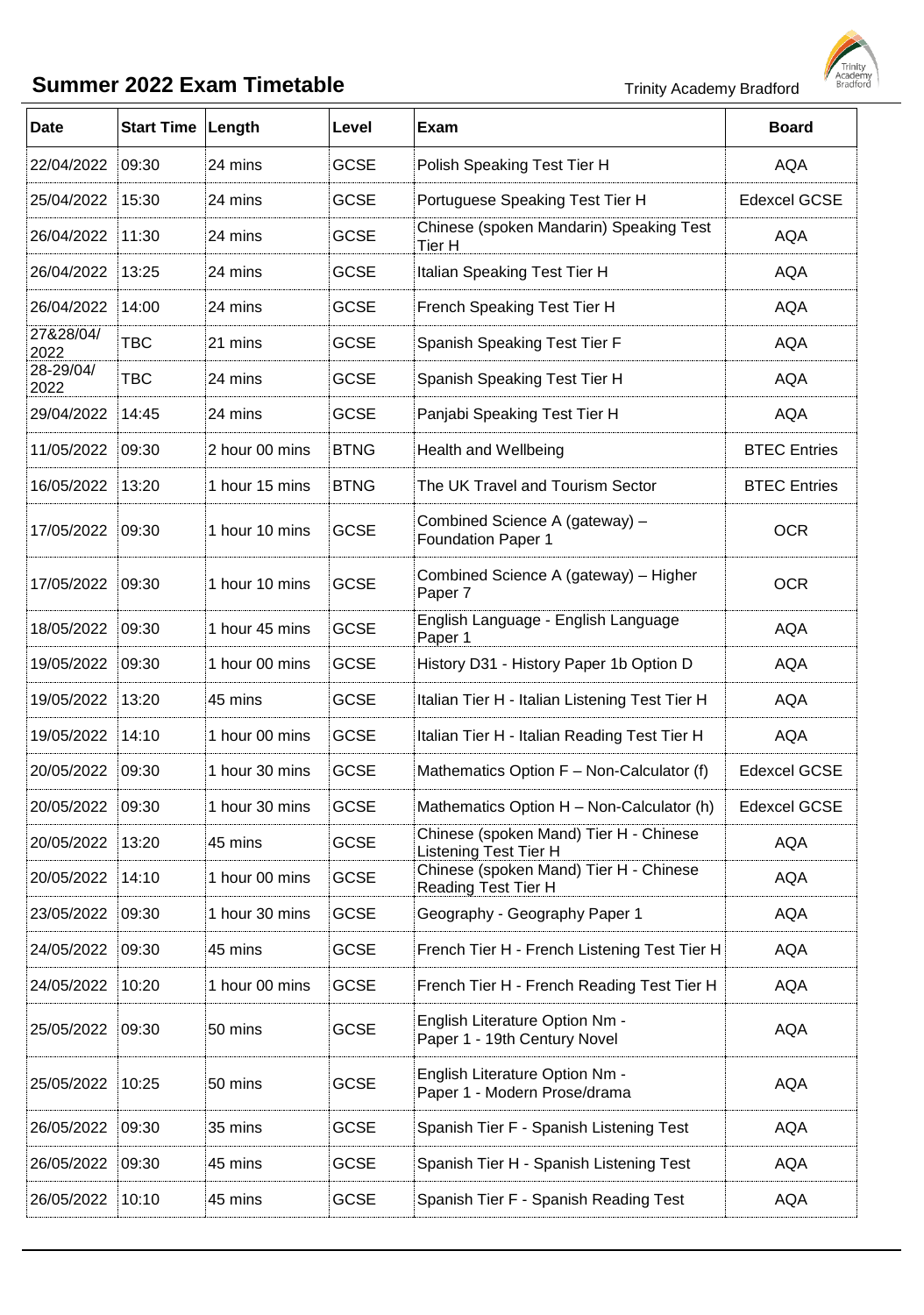l,



| <b>Date</b> | <b>Start Time</b> | Length         | Level       | Exam                                                                    | <b>Board</b>        |
|-------------|-------------------|----------------|-------------|-------------------------------------------------------------------------|---------------------|
|             |                   |                |             |                                                                         |                     |
| 26/05/2022  | 10:20             | 1 hour 00 mins | <b>GCSE</b> | Spanish Tier H - Spanish Reading Test<br>Combined Science A (gateway) - | <b>AQA</b>          |
| 27/05/2022  | 09:30             | 1 hour 10 mins | <b>GCSE</b> | <b>Foundation Paper 3</b>                                               | <b>OCR</b>          |
| 27/05/2022  | 09:30             | 1 hour 10 mins | <b>GCSE</b> | Combined Science A (gateway) - Higher<br>Paper 9                        | <b>OCR</b>          |
| 06/06/2022  | 09:30             | 1 hour 20 mins | <b>GCSE</b> | Chinese (spoken Mand) Tier H - Chinese<br>Writing Test Tier H           | <b>AQA</b>          |
| 07/06/2022  | 09:30             | 1 hour 30 mins | <b>GCSE</b> | Mathematics Option F - Calculator (f)                                   | <b>Edexcel GCSE</b> |
| 07/06/2022  | 09:30             | 1 hour 30 mins | <b>GCSE</b> | Mathematics Option H - Calculator (h)                                   | <b>Edexcel GCSE</b> |
| 07/06/2022  | 13:20             | 1 hour 30 mins | <b>GCSE</b> | Geography - Geography Paper 2                                           | <b>AQA</b>          |
| 08/06/2022  | 09:30             | 1 hour 45 mins | <b>GCSE</b> | English Literature Option Nm - Paper 2                                  | <b>AQA</b>          |
| 09/06/2022  | 13:20             | 1 hour 10 mins | <b>GCSE</b> | Combined Science A (gateway) -<br><b>Foundation Paper 5</b>             | <b>OCR</b>          |
| 09/06/2022  | 13:20             | 1 hour 10 mins | <b>GCSE</b> | Combined Science A (gateway) - Higher<br>Paper 11                       | <b>OCR</b>          |
| 10/06/2022  | 09:30             | 1 hour 45 mins | <b>GCSE</b> | English Language - Paper 2                                              | <b>AQA</b>          |
| 13/06/2022  | 09:30             | 1 hour 30 mins | <b>GCSE</b> | Mathematics Option F - Calculator                                       | <b>Edexcel GCSE</b> |
| 13/06/2022  | 09:30             | 1 hour 30 mins | <b>GCSE</b> | Mathematics Option H - Calculator                                       | <b>Edexcel GCSE</b> |
| 13/06/2022  | 13:20             | 1 hour 15 mins | <b>CNAT</b> | Creative iMedia Pre-production Skills -<br>Written                      | <b>OCR</b>          |
| 14/06/2022  | 09:30             | 1 hour 00 mins | <b>GCSE</b> | Geography - Geography Paper 3                                           | <b>AQA</b>          |
| 14/06/2022  | 13:20             | 1 hour 20 mins | <b>GCSE</b> | Italian Tier H - Italian Writing Test Tier H                            | <b>AQA</b>          |
| 15/06/2022  | 09:30             | 1 hour 10 mins | <b>GCSE</b> | Combined Science A (gateway) -<br><b>Foundation Paper 2</b>             | <b>OCR</b>          |
| 15/06/2022  | 09:30             | 1 hour 10 mins | <b>GCSE</b> | Combined Science A (gateway) - Higher<br>Paper 8                        | <b>OCR</b>          |
| 15/06/2022  | 13:20             | 45 mins        | <b>GCSE</b> | Panjabi Tier H - Panjabi Listening Test Tier                            | <b>AQA</b>          |
| 15/06/2022  | 14:10             | 1 hour 00 mins | <b>GCSE</b> | Panjabi Tier H - Panjabi Reading Test Tier<br>н                         | <b>AQA</b>          |
| 16/06/2022  | 09:30             | 1 hour 00 mins | <b>GCSE</b> | History D31 - History Paper 2a Option A                                 | <b>AQA</b>          |
| 16/06/2022  | 13:20             | 1 hour 20 mins | <b>GCSE</b> | French Tier H - French Writing Test Tier H                              | <b>AQA</b>          |
| 17/06/2022  | 09:30             | 1 hour 05 mins | <b>GCSE</b> | Spanish Tier F - Spanish Writing Test Tier F                            | <b>AQA</b>          |
| 17/06/2022  | 09:30             | 1 hour 20 mins | <b>GCSE</b> | Spanish Tier H - Spanish Writing Test Tier<br>H.                        | <b>AQA</b>          |
| 17/06/2022  | 13:20             | 45 mins        | <b>GCSE</b> | Portuguese Option H - Listening Tier H                                  | <b>Edexcel GCSE</b> |
| 17/06/2022  | 13:20             | 45 mins        | <b>GCSE</b> | Polish Tier H - Polish Listening Test Tier H                            | <b>AQA</b>          |
| 17/06/2022  | 14:10             | 1 hour 00 mins | <b>GCSE</b> | Portuguese Option H - Reading Tier H                                    | <b>Edexcel GCSE</b> |
| 17/06/2022  | 14:10             | 1 hour 00 mins | <b>GCSE</b> | Polish Tier H - Polish Reading Test Tier H                              | <b>AQA</b>          |